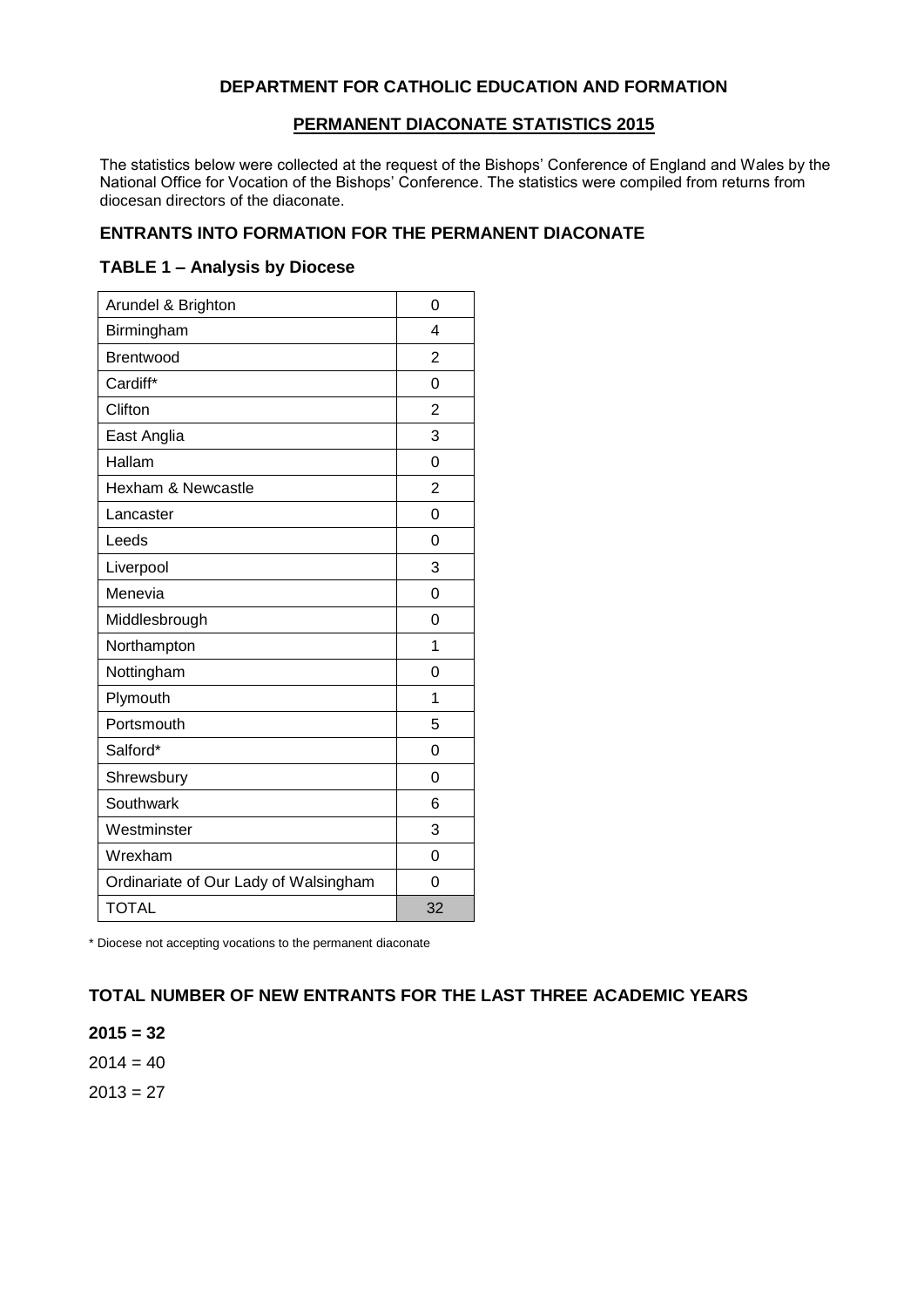| Age   | Total |  |  |
|-------|-------|--|--|
| 17-30 | 0     |  |  |
| 31-35 | 1     |  |  |
| 36-40 | 2     |  |  |
| 41-50 | 11    |  |  |
| $51+$ | 18    |  |  |
| TOTAL | 32    |  |  |

## **TABLE 2 – Analysis by Age at Entry**

Average age for entry into formation for the permanent diaconate: 51

## **TABLE 3 – Ordinations and Projected Future Ordinations to the Permanent Diaconate**

|                                       | Projected               |                |                |                         |
|---------------------------------------|-------------------------|----------------|----------------|-------------------------|
|                                       | 2015                    | 2016           | 2017           | 2018                    |
| Arundel & Brighton                    | $\mathbf 1$             | $\overline{2}$ | 1              | 1                       |
| Birmingham                            | $\overline{\mathbf{4}}$ | $\overline{2}$ | $\overline{1}$ | 6                       |
| <b>Brentwood</b>                      | 0                       | 0              | $\overline{0}$ | $\overline{2}$          |
| Cardiff                               | $\overline{2}$          | 0              | $\mathbf 0$    | 0                       |
| Clifton                               | $\overline{2}$          | 0              | 3              | $\overline{2}$          |
| East Anglia                           | $\mathbf{1}$            | $\mathbf 0$    | $\mathbf 0$    | $\mathbf 0$             |
| Hallam                                | $\overline{0}$          | $\mathbf 0$    | $\overline{2}$ | 1                       |
| Hexham & Newcastle                    | 3                       | $\mathbf 0$    | 3              | $\overline{2}$          |
| Lancaster                             | 0                       | 0              | $\overline{1}$ | 0                       |
| Leeds                                 | $\mathbf{1}$            | 1              | $\overline{0}$ | 0                       |
| Liverpool                             | $\overline{0}$          | $\overline{2}$ | $\mathbf 0$    | 3                       |
| Menevia                               | $\overline{0}$          | 0              | $\overline{0}$ | $\overline{0}$          |
| Middlesbrough                         | $\overline{0}$          | 0              | $\overline{0}$ | $\overline{0}$          |
| Northampton                           | 3                       | $\mathbf{1}$   | $\overline{2}$ | 1                       |
| Nottingham                            | $\overline{0}$          | $\overline{7}$ | $\mathbf{1}$   | 5                       |
| Plymouth                              | $\mathbf 0$             | $\overline{4}$ | $\mathbf 0$    | $\mathbf 1$             |
| Portsmouth                            | $\overline{2}$          | $\overline{2}$ | 3              | $\overline{\mathbf{4}}$ |
| Shrewsbury                            | $\mathbf{1}$            | 1              | $\overline{2}$ | $\overline{2}$          |
| Southwark                             | 5                       | 3              | $\overline{4}$ | 6                       |
| Westminster                           | $\mathbf 0$             | 0              | 6              | 3                       |
| Wrexham                               | 0                       | 1              | 0              | 0                       |
| Ordinariate of Our Lady of Walsingham | $\mathbf{1}$            | 1              | 1              | 0                       |
| <b>TOTAL</b>                          | 26                      | 27             | 30             | 39                      |